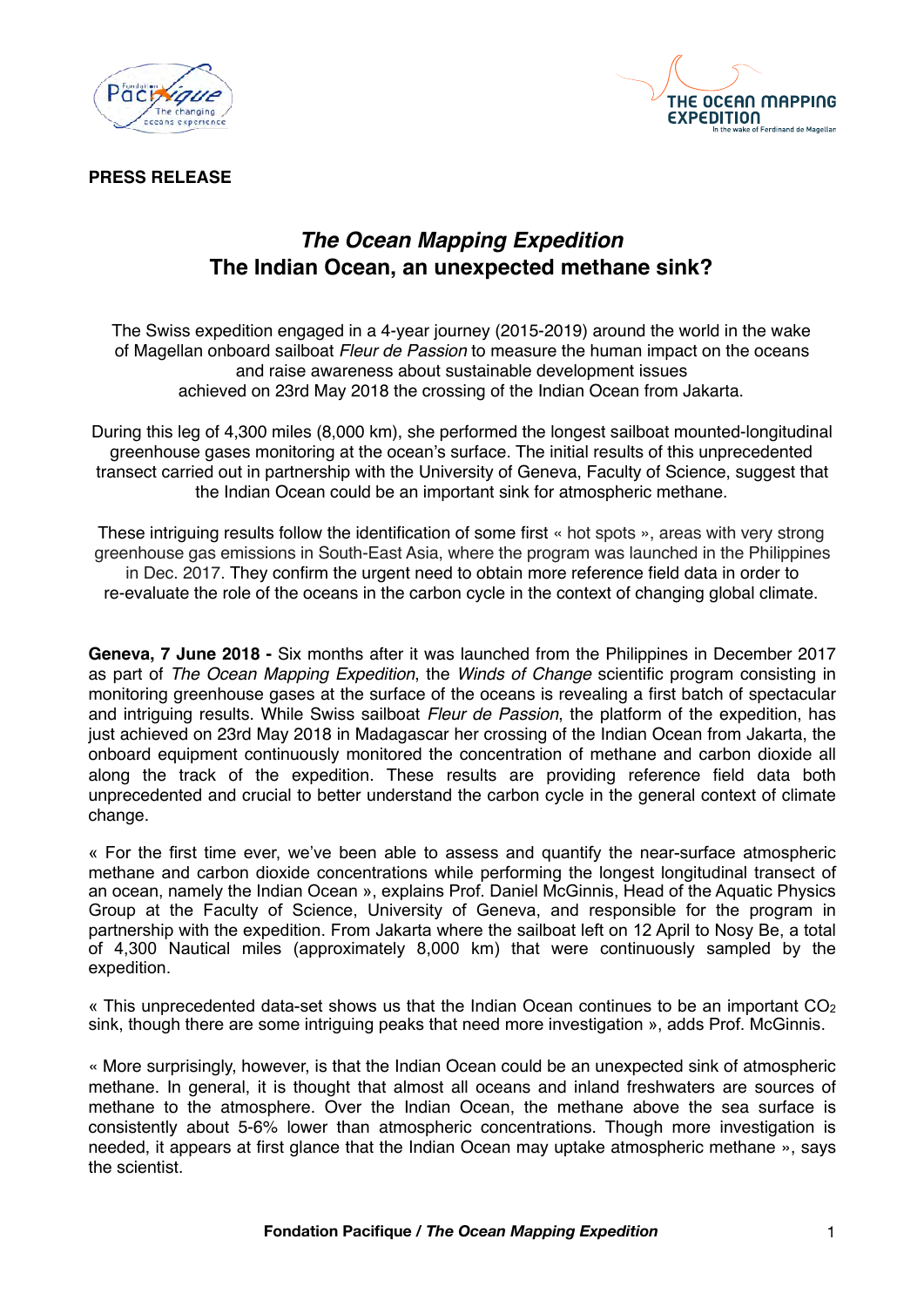



These reference data collected by *The Winds of Change* program during the 5-week crossing of the Indian Ocean come in addition to those, equally unprecedented and spectacular, gathered during the first four months of the program between the Philippines and Jakarta through Brunei, Kuching and Singapore.

Between Mactan Island in January 2018 and the Indonesian capital, where *The Ocean Mapping Expedition* stopped in April, *The Winds of Change* program identified some first « hot spots », areas with very strong emissions of greenhouse gases deserving as such a closer assessment.

« Methane and carbon dioxide concentrations clearly rise near cities, approaching islands and shallow seas, in other words in areas that are influenced by human activities or experience higher algal growth » he says.

« For example, methane was more than 6 times higher than background levels at Mactan where the *Fleur de Passion* was anchored during her stopover in December-January and almost 3 times higher in Jakarta where the boat docked at the beginning of April, suggesting substantial emissions in these areas. However, unexpectedly, in such an urbanized spot as Singapore main island, methane levels were not as high », says Prof McGinnis.

Daphné Donis, co-responsible of the program, adds that « at the arrival of *Fleur de Passion* in the Northern coastline of Madagascar, low methane concentrations were observed (below 2 ppm), while carbon dioxide levels at about 460 ppm may need comparison with long term background time series ».

Although reflecting coastal environment, our methane dat look very positive. Indeed the island's deforestation due to rice farming was longwise the largest source of greenhouse gases. But there has been some improvement, as from 2003 to 2013, Madagascar quadrupled the amount of protected forests from 3 to 12%, and aims to reduce its greenhouse gases emissions by 14% by 2030. »



Methane (CH<sub>4</sub> left) and carbon dioxide (CO<sub>2</sub> right) concentrations monitored along the route of *Fleur de Passion* from Mactan (Philippines) to Nosy Be (Madagascar), December 2017- May 2018), as part of *The Winds of Change* program. Atmospheric background of methane is about 1.6 ppm, and carbon dioxide is about 410 ppm.

#### **A joint initiative from Fondation Pacifique and the University of Geneva**

Jointly developed and carried out by Geneva-based Fondation Pacifique and the University of Geneva, Faculty of Science, the *The Winds of Change* program is part of *The Ocean Mapping Expedition,* a 4-year journey (2015-2019) around the world in the wake of Magellan onboard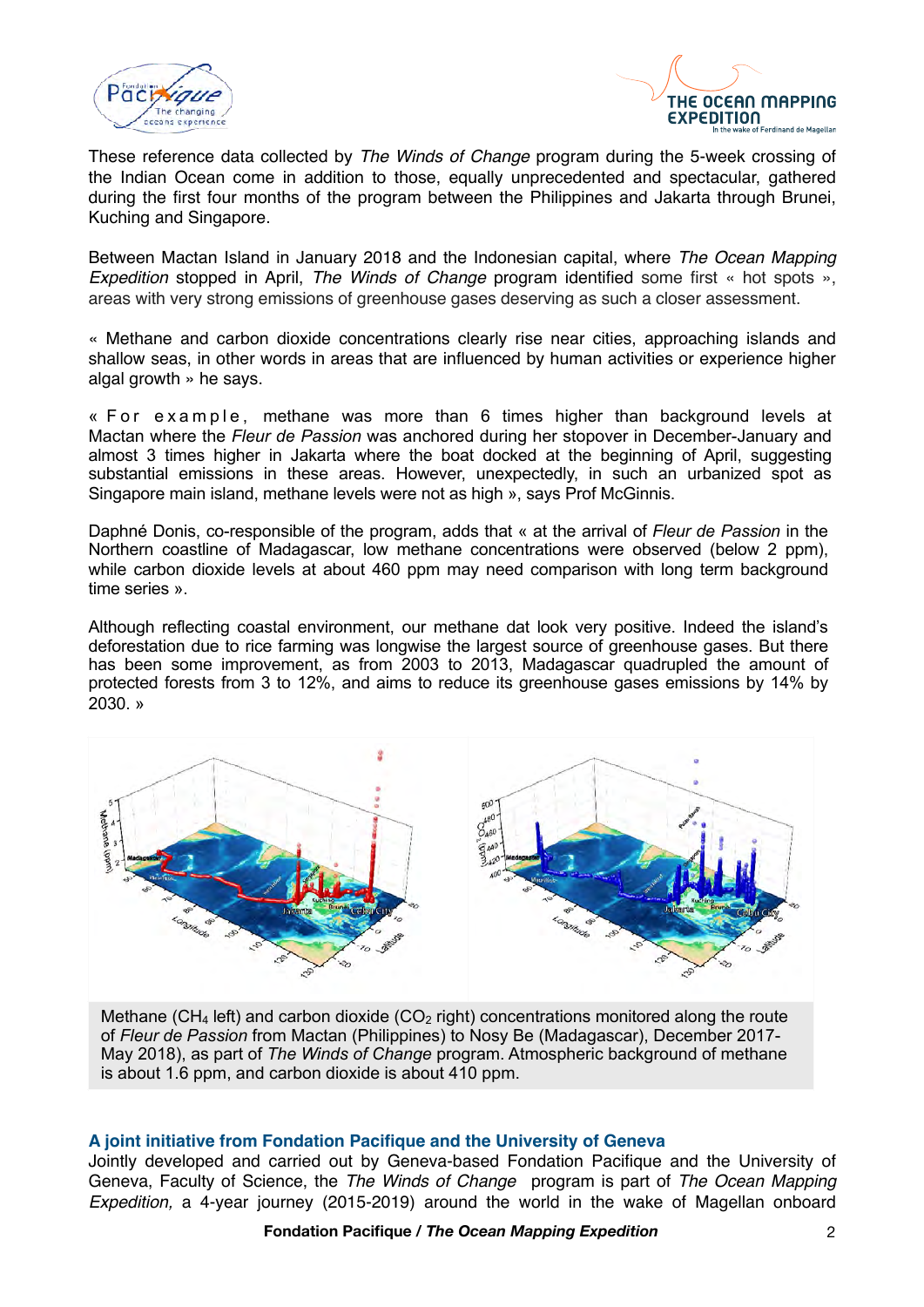



sailboat *Fleur de Passion* to measure the human impact on the oceans and raise awareness about sustainable development issues.

« These exciting first results of the program present a huge step forward in the project and the overall issue of climate change, and prove our approach as a very effective method to track atmospheric gases over the sea », also adds Prof McGinnis.

To perform *The Winds of Change* program, 33m-long *Fleur de Passion -* a former WWII minesweeper from the German Navy converted into a ketch and now the biggest sailboat under Swiss flag - is equipped with a ultraportable greenhouse gas analyzer with a sampling port positioned 16 meters above the sea surface on the aft mast and automatically collects methane and carbon dioxide readings every 1 minute. The boat will hence fulfill her mission for the climate until the return of the expedition back to Seville in September 2019.

« We are very proud that *The Winds of Change* monitoring program for greenhouse gases on the surface of the oceans is producing its first field data, contributing therefore to also keeping the climate change issue on the agenda, » says Samuel Gardaz, Vice-President for Public Affairs of the Fondation Pacifique, a non-profit organization based in Geneva and initiator of *The Ocean Mapping Expedition*.

« Such a pioneering program, as a pure initiative of civil society, once again illustrates the potential and interest of a sailboat like *Fleur de Passion* in terms of scientific research in addition to more conventional oceanographic vessels, » adds Gardaz.

« It provides the opportunity to access essential information at a very large geographical scale to complement that available by satellite so far at a time when the global scientific community is specifically alarmed by the lack of data on this issue. »

#### **An urgent need to revise our concepts on the global carbon cycle**

The ambition of *The Winds of Change* monitoring program for greenhouse gases on the surface of the oceans is to provide the scientific community with unprecedented and reference field data and therefore to contribute to a better understanding of the role of the oceans in the current changing global climate. In view of the worrisome evolution of the climate and the resulting ocean acidification, it is becoming increasingly urgent to have baseline data available to revise our concepts on the global carbon cycle.

« An outcome of the *Winds of Change* mission is that areas of research interest will become visible to a diverse audience of scientists, coastal areas managers and stakeholders. We hope to raise interest especially in those areas where environmental research is insufficient and convey data and information to those who have the means to investigate issues linked to greenhouse gas emissions. Ultimately, we also wish to raise awareness within local communities met on the track of the *Fleur de Passion* and the global community. »

As explained by Prof. McGinnis, « climate change scientists need to have a comprehensive and accurate view of the concentrations of greenhouse gases on the surface of the oceans and to be able to better understand their role not only as reservoirs of such gases, but also as emitters, of emission source. »

« The oceans and fresh water as a whole emit more greenhouse gases than previously estimated, according to the Intergovernmental Panel on Climate Change (IPCC), » Prof McGinnis insists. It is therefore urgent to re-evaluate the role of the oceans in the global carbon cycle for a better understanding of global warming issues», adds Daphné Donis.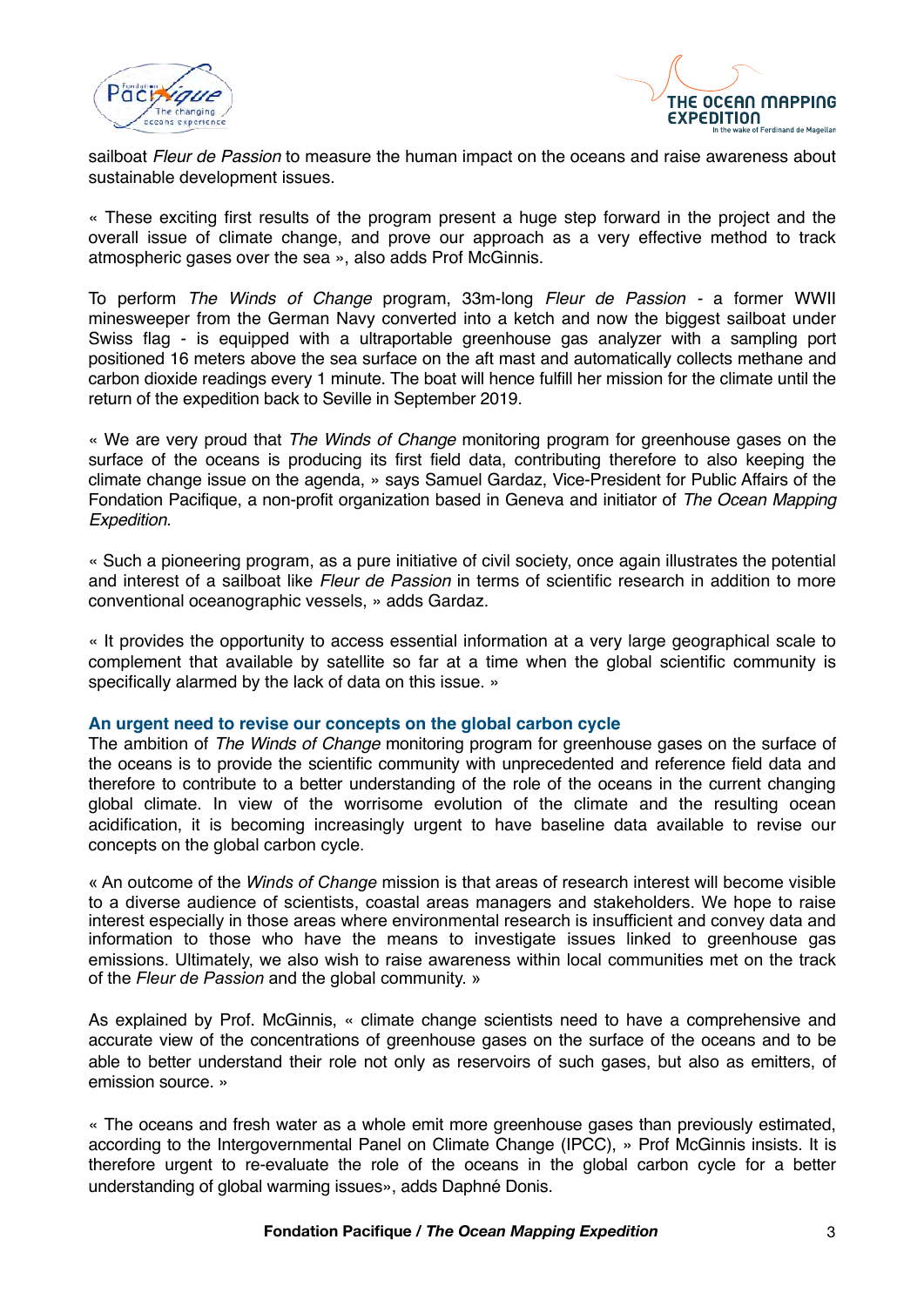



**Three other scientific programs on noise and micro-plastic pollution, and coral bleaching** Since leaving Seville in April 2015, *The Ocean Mapping Expedition* already leads three other programs unpublished by their scope:

- The *20,000 Sounds under the Seas* program on ocean noise pollution, in partnership with the Laboratory of Bioacoustic Applications (LAB) of the Polytechnic University of Catalonia in Barcelona, led by the biologist and engineers Dr Michel André More than 450 hours of sound recordings have been carried out between Seville and Madagascar. Some initial results are accessible on<http://omexpedition.listentothedeep.com/acoustics/>.
- The *Micromegas* program for mapping micro and meso-plastic pollution on the surface of the oceans in partnership with the Oceaneye association in Geneva. From Seville to Madagascar, a total of 159 surface water samples has been collected and are being analyzed by the biologists from Oceaneye. For a first glance at the samples already analyzed: [www.oceaneye.ch/](http://www.oceaneye.ch/cartographie/) [cartographie/](http://www.oceaneye.ch/cartographie/)**.**
- The *CoralWatch* program consisting in observations on the health status of corals, victims of bleaching due to global warming, in partnership with the University of Queensland in Brisbane, Australia. So far, some 1600 observations had been made in Australia, the Solomon Islands, Papua New Guinea, Indonesia, the Philippines and across the Indian Ocean. Transmitted to CoralWatch, they feed a large database managed by the project and covering 77 countries.

### **Sharing the experience, awareness and culture**

In parallel with scientific programs, *The Ocean Mapping Expedition* includes a sharing of experience. This translates into the welcome aboard *Fleur de Passion* of teenagers break in the framework of the socio-educational program *Young at Sea*, in partnership with the Geneva association Pacifique, but also passengers embarking as team members. Since April 2015, 49 teenagers and young adults have boarded by two-three or in groups, for two months on average as part of this program as well as some 62 passengers.

Dans le cadre de son volet culturel et du programme *Dans le miroir de Magellan*, *The Ocean Mapping Expedition* a accueilli treize illustrateurs et illustratrices « en résidence » à bord du voilier depuis le départ de de Séville: Zep, Matthieu Berthod, Tom Tirabosco, Pierre Wazem, Peggy Adam, Isabelle Pralong, Ambroise Héritier, Pierre Baumgart, Alex Baladi, Mirjana Farkas, Maurane Mazars, Cécile Koepfli et Aloys Lolo auxquels succèderont plusieurs autres jusqu'en septembre 2019.

As part of the « In the mirror of Magellan » cultural program, eleven cartoonists or illustrators mainly Swiss and French - have already come on board « in residence » since the departure from Seville: Zep, Matthieu Berthod, Tom Tirabosco, Pierre Wazem, Peggy Adam, Isabelle Pralong, Ambroise Héritier, Pierre Baumgart, Alex Baladi, Mirjana Farkas, Maurane Mazars, Cécile Koepfli et Aloys Lolo, and many others until the return of the expedition to Seville un September 2019.

## *Fleur de Passion***, a ship whose fate turned out to be … "Pacific"**

Flagship of the Foundation and logistic platform of *The Ocean Mapping Expedition*, the sailboat *Fleur de Passion* has a remarkable history. Originally a *Kriegsfischkutter* or KFK (a motor boat belonging to the Germany navy), she was built in 1941 and used for coastal defense, mine laying and as a submarine supply ship. Having survived the Second World War intact, she was handed over to the French navy, which used her for some 30 years before disarming her in the 1970s and selling her to a private individual, who converted her into a rigged vessel and gave her her current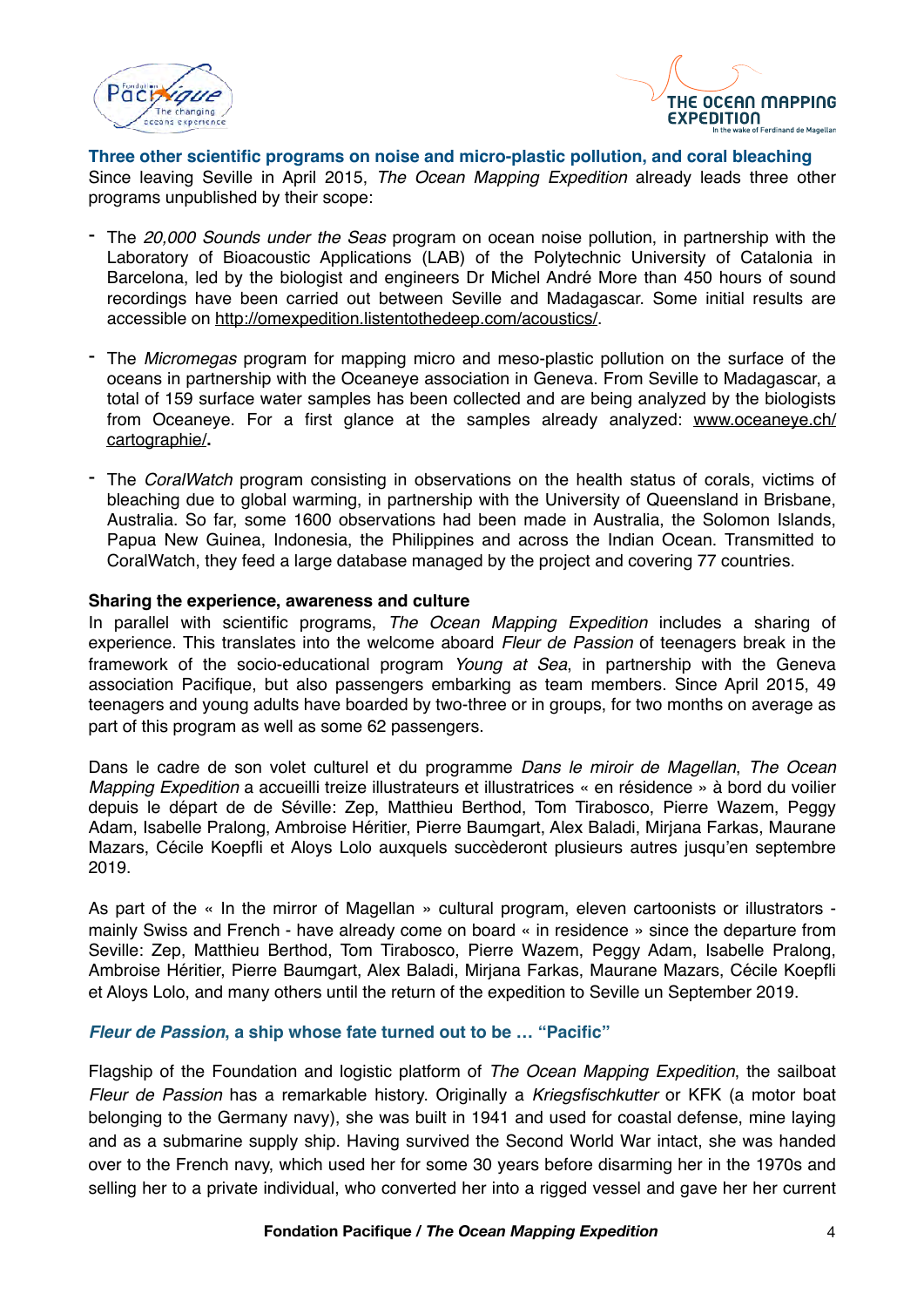



name. Until the mid-1990s, *Fleur de Passion* travelled the Mediterranean and Atlantic as part of socio-educational and scientific programmes. In 2002 she was bought by the Geneva-based association *Pacifique*, which completely restored her over a period of six years, from 2003 to 2009, in the hope of extending her now peaceful existence under the aegis of the foundation.

## **About** *Fondation Pacifique*

*Fondation Pacifique* is a Swiss, Geneva-based non-profit organization formally recognized as being of public utility. Since its establishment in 2007, it has been developing, organizing and carrying out theme-based expeditions combining a blend of scientific research programmes, and cultural, socio-educational and environmental awareness projects on its sailing ship *Fleur de Passion*, a 33-metre ketch. Its ambition is to contribute to a better understanding of human impact on the ocean, and to prompt us to think about man's place on "planet ocean" by enabling anyone with an interest to enlist as a member of the crew and take part in the expedition. Expeditions carried out on *Fleur de Passion* are marked by a multidisciplinary approach based on experience sharing, and are accompanied by projects designed to communicate with the wider public, especially at ports of call. Its most important project so far, *The Ocean Mapping Expedition*, a journey around the world following in the wake of Ferdinand Magellan, which is scheduled to take four years (2015-2019), will be an exceptional, one-of-a-kind opportunity to observe and map the state of the ocean today, echoing the spirit in which the Portuguese adventurer and his crew embarked on their journey almost 500 years ago.

## **Fondation Pacifique**

9bis, rue de Veyrier, 1227 Carouge - Suisse [www.fondationpacifique.ch](http://www.pacifique.ch) / [www.omexpedition.ch](http://www.omexpedition.ch) www.facebook.com/omexpedition Media contact: Samuel Gardaz, Vice-president for Public Affairs, founding member [samuel@pacifique.ch](mailto:samuel@pacifique.ch) / +41 76 563 65 43 or +65 8573 11 97

## *The Winds of Change* **program**

University of Geneva [www.unige.ch/forel/en/physique-aqua/](http://www.unige.ch/forel/en/physique-aqua/) Media contact: Dr Daniel F. McGinnis, Head of the Aquatic Physics Group [daniel.mcginnis@unige.ch](mailto:daniel.mcginnis@unige.ch) / +41 78 848 38 02

#### *20'000 Sounds Under The Seas* **program**

Laboratory of Bioacoustic Applications Polytechnic University of Catalonia [www.lab.upc.es](http://www.lab.upc.es/) / www.listentothedeep.net Media contact: Dr Michel André, Director [michel.andre@upc.edu](mailto:michel.andre@upc.edu) / +34 93 896 7299/ 7200

#### *Micromégas* **program**

Association Oceaneye [www.oceaneye.eu](http://www.oceaneye.eu) Media contact: Pascal Hagmann, Executive Director [pascal.hagmann@oceaneye.ch](mailto:pascal.hagmann@oceaneye.ch) / +41 78 637 16 73